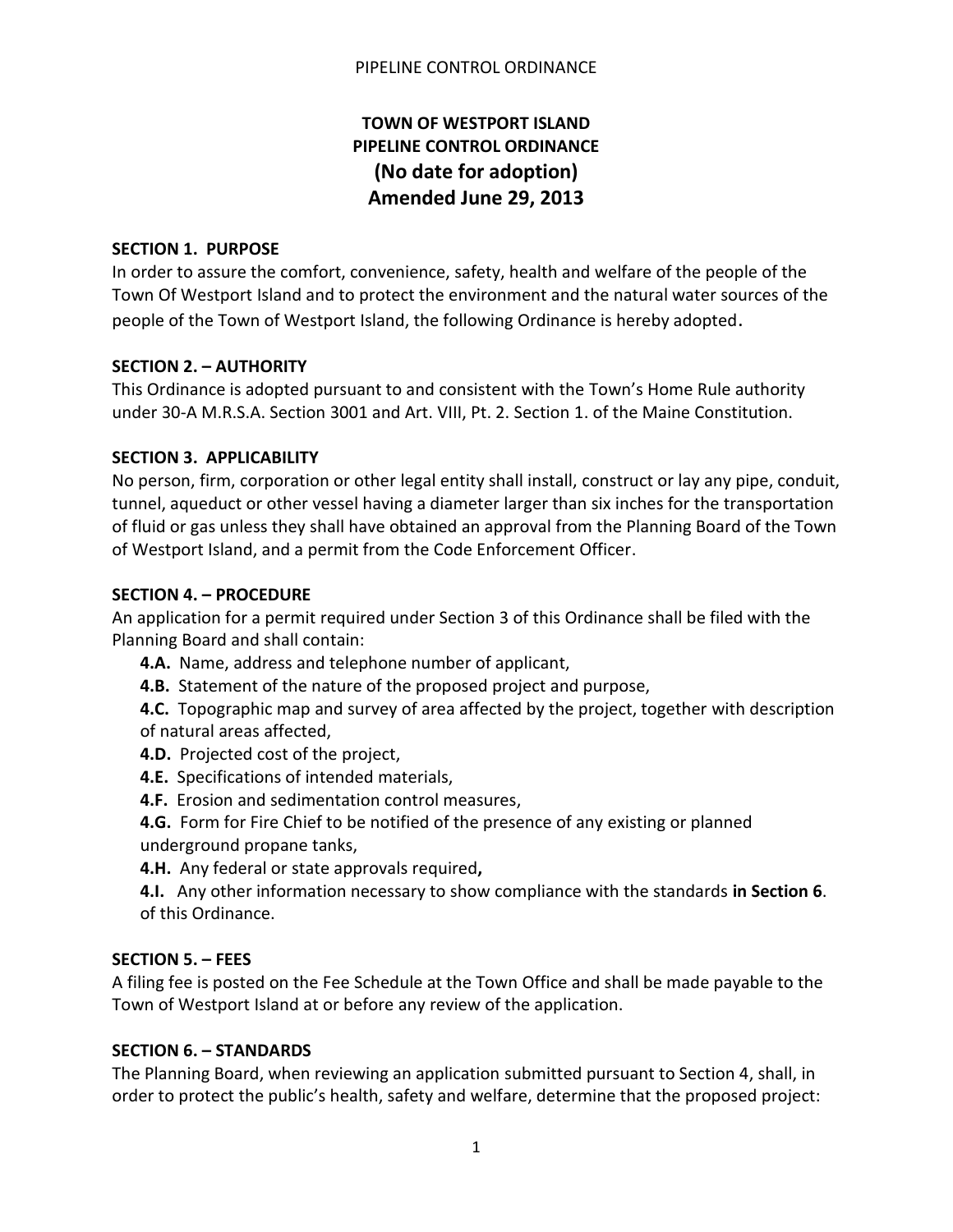**6.A.** Will not adversely affect surface or subterranean water supplies either by contamination or physical damage to a water source;

**6.B.** Will not result in undue water or air pollution;

**6.C**. Will not cause unreasonable soil erosion or reduction in the capacity of the land to hold water so that a dangerous or unhealthy condition may result;

**6.D.** Will not have an undue adverse effect on the scenic or natural beauty of the area, aesthetics, historic sites, property values, or rare and irreplaceable natural areas,

**6.E.** Is in conformance with any applicable local, State or Federal land use or environmental regulation;

**6.F.** In all instances, the burden of proof shall be upon the applicant.

# **SECTION 7. – PUBLIC HEARING**

Within thirty-five (35) days of receipt of an application the Planning Board shall determine if the application is complete or incomplete. If the application is deemed to be incomplete, the Planning Board shall inform the applicant in writhing, of the specific material required to make the application complete within thirty-five (35) days of the receipt of the application. If the application is complete, the Planning Board shall hold a Public Hearing on said application having made notice by publication in a newspaper of general distribution in Lincoln County in Maine, at least seven (7) days before the Public Hearing Within thirty-five (35) days from the completion of said hearing, the Planning Board shall review the application and issue a decision approving, denying, or approving the application with conditions and shall issue written Findings of Fact and Conclusions of Law regarding the decision. The Board members shall sign the Findings of Fact and Conclusions of Law at the next regularly scheduled meeting of the Planning Board. The applicant shall receive a copy of the written Findings of Fact and Conclusions of Law within ten (10) days of the signing of the document(s). If the decision was made to deny the application, the applicant shall be notified within ten (10) days of the Board's decision. The applicant may then appeal the Planning Board's decision to the Board of Appeals. See **Section 11.**

# **SECTION 8, - FINAL SUBMISSION**

After the Planning Board Public Hearing and the Planning Board review of the application and all required submissions, if the application is determined to be in compliance with all standards in **Section 6,** all information shall be provided to the Code Enforcement Officer who shall issue the required permit.

# **SECTION 9. – ENFORCEMENT**

Any person, firm, corporation or other legal entity who installs, constructs or lays any pipe, conduit, tunnel, aqueduct or other vessel having a diameter larger than six (6) inches for the transportation of liquid or gas without obtaining an approval from the Planning Board shall be subject to a penalty to be determined by the Board of Selectmen. Each day a violation continues shall be considered a separate offense. The Town of Westport Island may enjoin the violation of this section.